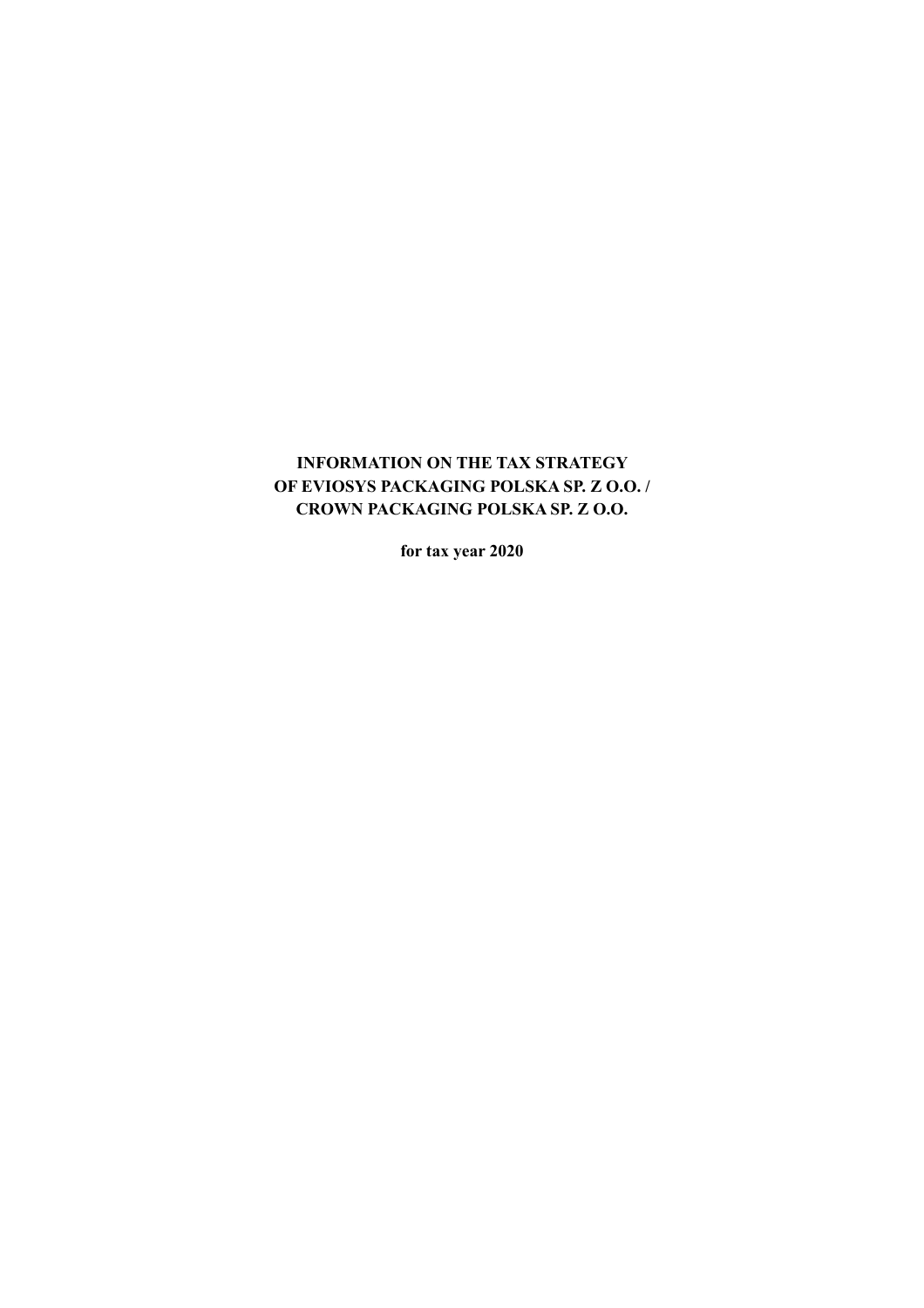This information on the tax strategy (the "**Information**") has been drafted by **Eviosys Packaging Polska sp. z o.o.** with its registered office in Goleniów (formerly: Crown Packaging Polska sp. z o.o.), NIP (taxpayer identification) number: 5261017930, KRS (National Court Register) number: 0000020882 (the "**Company**") for the tax year from 1 January to 31 December 2020 and made public pursuant to Article 27c of the Corporate Income Tax Act of 15 February 1992 (Journal of laws Dz.U.2020.1406 consolidated text as amended, hereinafter: the "**CIT Act**").

#### **1. INFORMATION ON THE COMPANY**

The Articles of Association of Eviosys Packaging Polska were executed on 11 May 1993, and on 13 July 2001 the Company was registered in the Companies Register of the National Court Register. The Company's registered office is located in Goleniów at ul. Maszewska 20, 72-100 Goleniów, in the Zachodniopomorskie Province. The company has a branch in Pruszcz Gdański, at ul. Zastawna 38, 83-000, Pruszcz Gdański. In fiscal year 2020 the Company was part of the Crown Group.

The Crown Group produces and sells various types of metal packaging for consumer products. The range of products offered by the Crown Group includes in particular: beverage cans, food cans, cans for household use and metal closures. The Crown Group manufactures and sells its products in North America, South America, Europe, Asia, Africa and the Middle East. The parent company of the Crown Group is Crown Holdings Inc., which is listed on the New York Stock Exchange (NYSE) under the trading symbol "CCK"..

The company manufactures metal cans and closures for supply to manufacturers and supplier of consumer products.

The Company's registered name was changed to Eviosys Packaging Polska on 25 October 2021 In 2020 the Company operated under its old name Crown Packaging Polska sp. z o.o.

#### **2. TAX STRATEGY**

#### 2.1. Processes and procedures concerning tax obligations

The Company has processes in place to manage and ensure the proper performance of its obligations under tax law. The processes have been established and are applied in accordance with applicable Polish law.

The processes applied by the Company relate to the fulfilment of obligations relating to the timely submission of tax returns, and reporting and payment of taxes that the Company is obliged to pay, regardless of the form in which they are collected. The Company applies internal processes concerning, *inter alia*:

- (a) prevention of non-compliance with the obligation to provide information on tax schemes (MDR);
- (b) verification of contractors and invoices for VAT.

The processes serve to ensure that tax obligations are performed in compliance with applicable laws. The processes applied by the Company are updated on an ongoing basis and are subject to changes in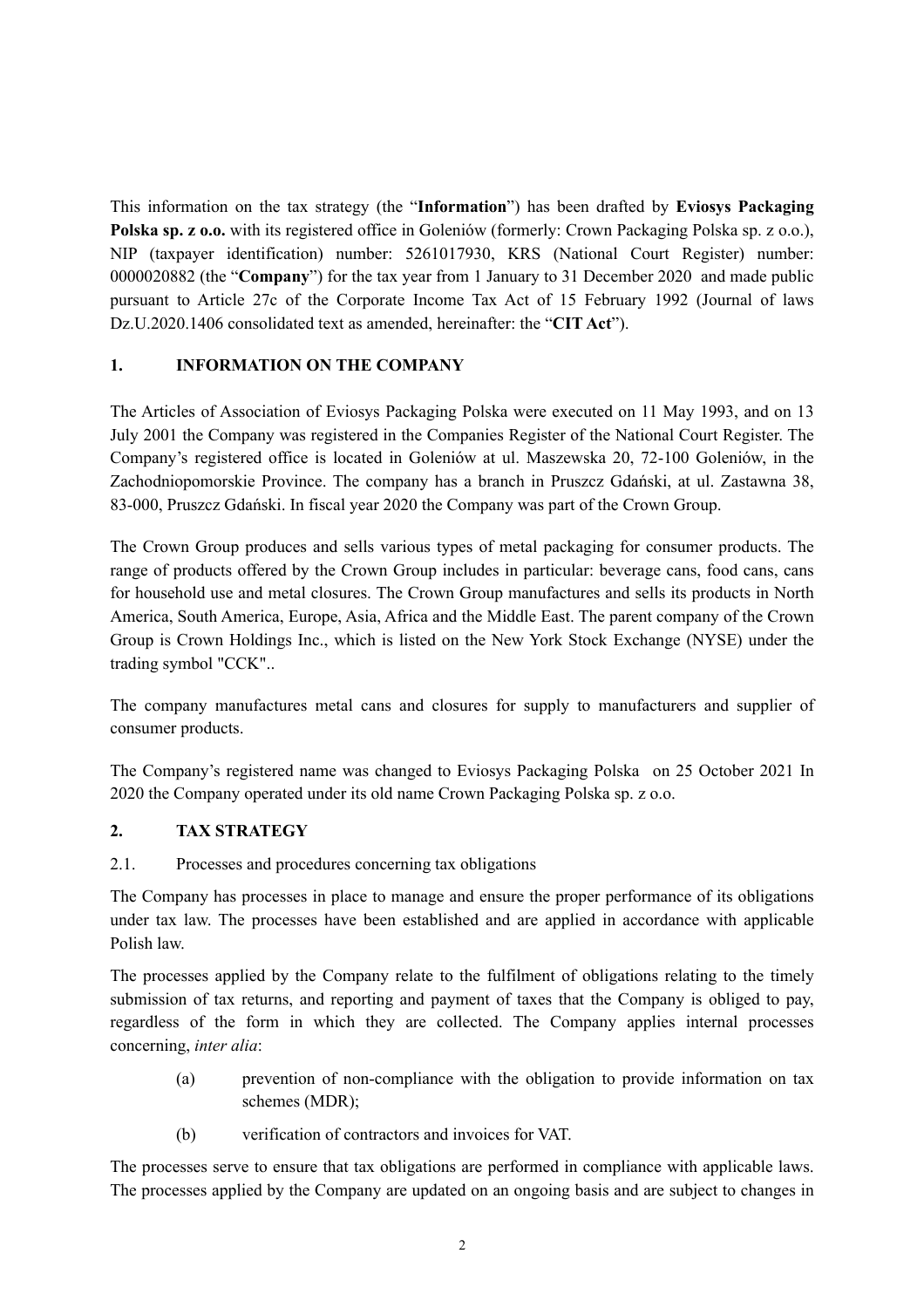accordance with the applicable legal regulations. In addition, the Company also follows other practices in order to comply with its tax obligations, including the use of external advisory firms in order to ensure compliance with transfer pricing laws and regulations.

2.2. Voluntary forms of cooperation with the National Tax Administration bodies

The Company aims to cooperate with the National Tax Administration bodies based on factual and transparent communication, and mutual trust. The cooperation includes - depending on the situation communication with the tax authorities aimed at providing up-to-date information on the tax consequences of the activities carried out by the Company, as well as providing substantive responses to questions posed by the National Tax Administration bodies within the framework of ongoing proceedings.

# **3. FULFILLING TAX OBLIGATIONS IN POLAND**

The Company pays due taxes in Poland, irrespective of the manner in which they are collected, including corporate income tax (CIT) and tax on goods and services (VAT). The Company also makes advance payments on account of personal income tax on salaries paid to individuals employed at the Company.

With respect to taxes paid in Poland, the Company maintains accounting books as required by generally applicable laws, fulfils its obligations to complete and submit appropriate tax returns, records, structures of uniform control files (JPK), forms, reports, statements or other information or documents that the Company is required to prepare under tax law.

The Company exercises due diligence in verifying the correct tax rates and the applicability of exemptions provided for in the tax legislation.

The amounts of revenue, tax deductible costs, income and due tax reported by the Company are published in the Public Information Bulletin on the website of the Ministry of Finance, pursuant to Article 27b of the CIT Act.

The Company fulfils its obligations regarding tax schemes based on an internal procedure related to preventing non-compliance with the obligation to provide information on tax schemes (MDR). In Tax Year 2020, the Company did not identify or report any arrangements that might constitute a tax scheme.

## **4. INFORMATION ON TRANSACTIONS WITH RELATED PARTIES AND ON PLANNED OR UNDERTAKEN RESTRUCTURING ACTIONS**

### 4.1. Information on transactions with related parties

Below is a summary of information about transactions with related parties (as defined in the respective Polish tax regulations) performed by the Company in 2020, the value of which exceeded 5% of the total value of the assets (balance sheet) (as defined in Polish accounting law), as per Company's approved financial statement for 2020:

|                               | Revenues           | Expenses |
|-------------------------------|--------------------|----------|
| <b>Crown Packaging Europe</b> | 378 080 020,42 PLN | 0,00 PLN |